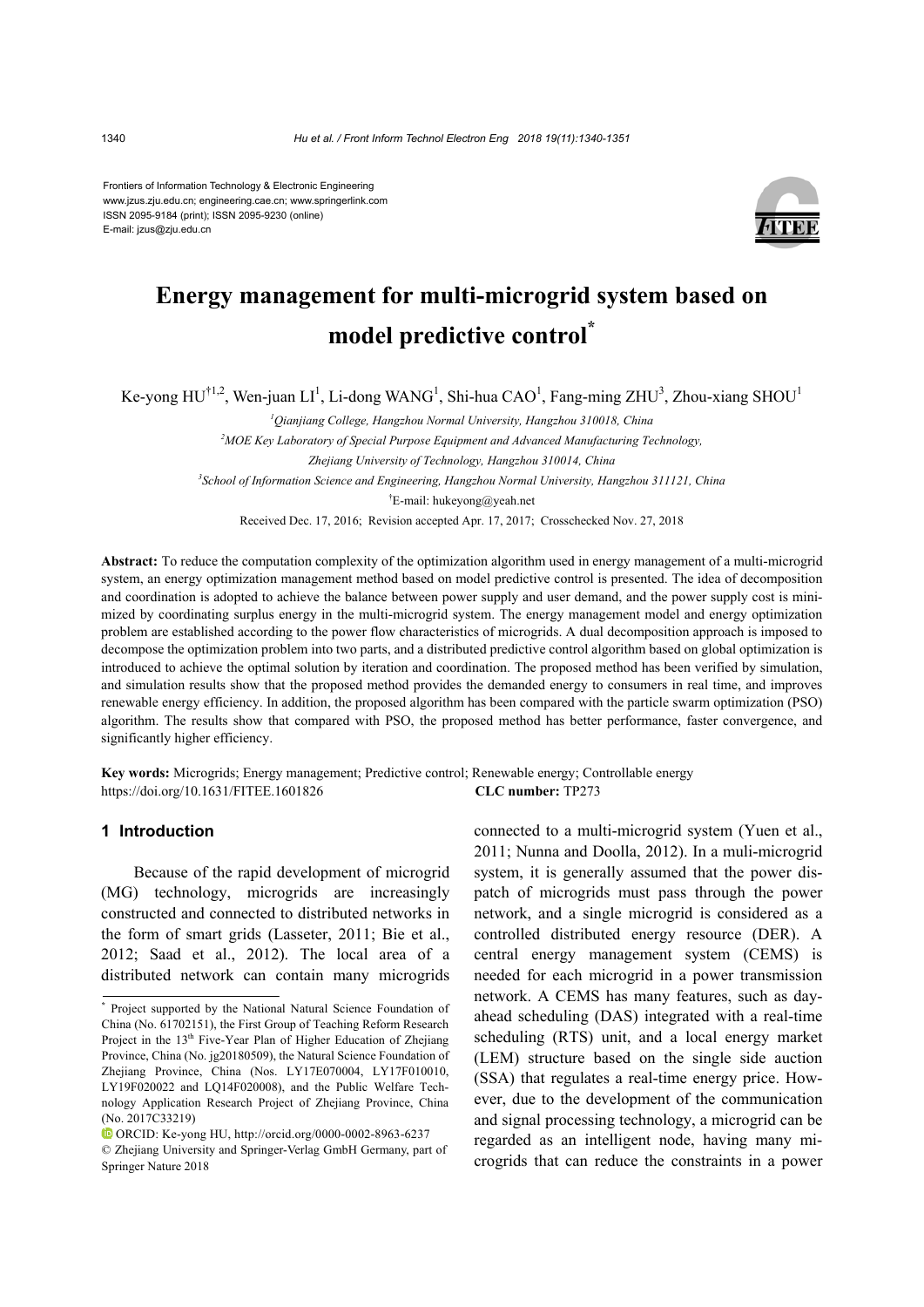transmission network. The adjacent microgrids can exchange energy directly, which is the key reason for the development of the multi-microgrid system and smart grids. Accordingly, the multi-microgrid system has become a hot research topic.

In recent years, there have been many studies on energy management of the multi-microgrid system. Sortomme and El-Sharkawi (2009) proposed the particle swarm optimization (PSO) algorithm to optimize power flow among microgrids and peak power reduction from the economic perspective. Nunna and Doolla (2013) proposed a two-layer energy management structure based on the multi-agent technology to bid for the multi-microgrid and power market. Wei et al. (2014) designed a cooperative game method for a multi-microgrid system in a given region to minimize the losses in power transmission between microgrids. However, the existing incentive methods use only the electricity price and load curve, rather than an electricity pricing mechanism for the direct purpose of peak clipping and valley filling. Therefore, it is impossible to fully characterize the peak clipping and valley filling.

In addition, home microgrids (H-MGs) are very important for transmitting functional parts of a smart grid on a local scale (Alharbi and Raahemifar, 2015; Balasubramaniam et al., 2016). Although the idea of H-MGs is similar to the traditional power system, the main difference is that H-MGs have to be fully capable of autonomous operation in the islanded mode (Marzband et al., 2016a, 2017). Since H-MGs might have a shortage or excess in power generation in the islanded mode, an energy management system (EMS) is needed. In addition, EMSs can adapt and compensate for any change in generation type or capacity and storage assets in real time. Furthermore, EMSs maximize the operational efficiency, which minimizes the operational cost and emission (Tenfen and Finardi, 2015), maximizes the lifetime of assets (Marzband et al., 2016b, 2016d), and increases the reliability of inter-operability and the abovementioned combination of multi-objective type EMS (Marzband et al., 2014, 2016c). Marzband et al. (2013) developed a new CEMS design according to stability analysis to obtain the best purchasing price in the day-ahead market, and maximize the use of the existing DER. The above-mentioned studies are useful in the development of multi-microgrid systems.

In the past few years, model predictive control (MPC) has been applied to the power system community because of its excellent ability to predict system's future behavior (Kassem and Abdelaziz, 2014; Jiang et al., 2015; Pahasa and Ngamroo, 2016). Nevertheless, there is little literature on the use of MPC to study energy management in the multi-microgrid system. In addition, to reduce the computational complexity of optimization algorithms (Sortomme and El-Sharkawi, 2009), the idea of decomposition and coordination is proposed to achieve a balance between power supply and user demand. Furthermore, the power supply cost is minimized by coordinating the surplus energy in a multi-microgrid system.

The abbreviations used in this study are given in Table 1. The contributions of this study are as follows:

1. The idea of decomposition and coordination is introduced to achieve a balance between power supply and user demand.

2. An intelligent algorithm based on the distributed predictive control is developed to support realtime applications.

3. The energy optimization problem is presented in the form of a state space equation of the multimicrogrid system.

**Table 1 Abbreviations used in the paper**

| Abbreviation | Full name                                                  |
|--------------|------------------------------------------------------------|
| MG           | Microgrid                                                  |
| $H-MG$       | Home microgrid                                             |
| <b>DER</b>   | Distributed energy resource                                |
| <b>CEMS</b>  | Central energy management system                           |
| DAS          | Day-ahead scheduling                                       |
| <b>RTS</b>   | Real-time scheduling                                       |
| LEM          | Local energy market                                        |
| SSA          | Single side auction                                        |
| <b>MPC</b>   | Model predictive control                                   |
| <b>EMS</b>   | Energy management system                                   |
| EMS-MPC      | Energy management system of model<br>predictive control    |
| EMS-PSO      | Energy management system of particle<br>swarm optimization |

## **2 Framework of a multi-microgrid system**

Effective energy management can provide an optimal and sustainable supply of energy with maximum efficiency. Because of the intermittent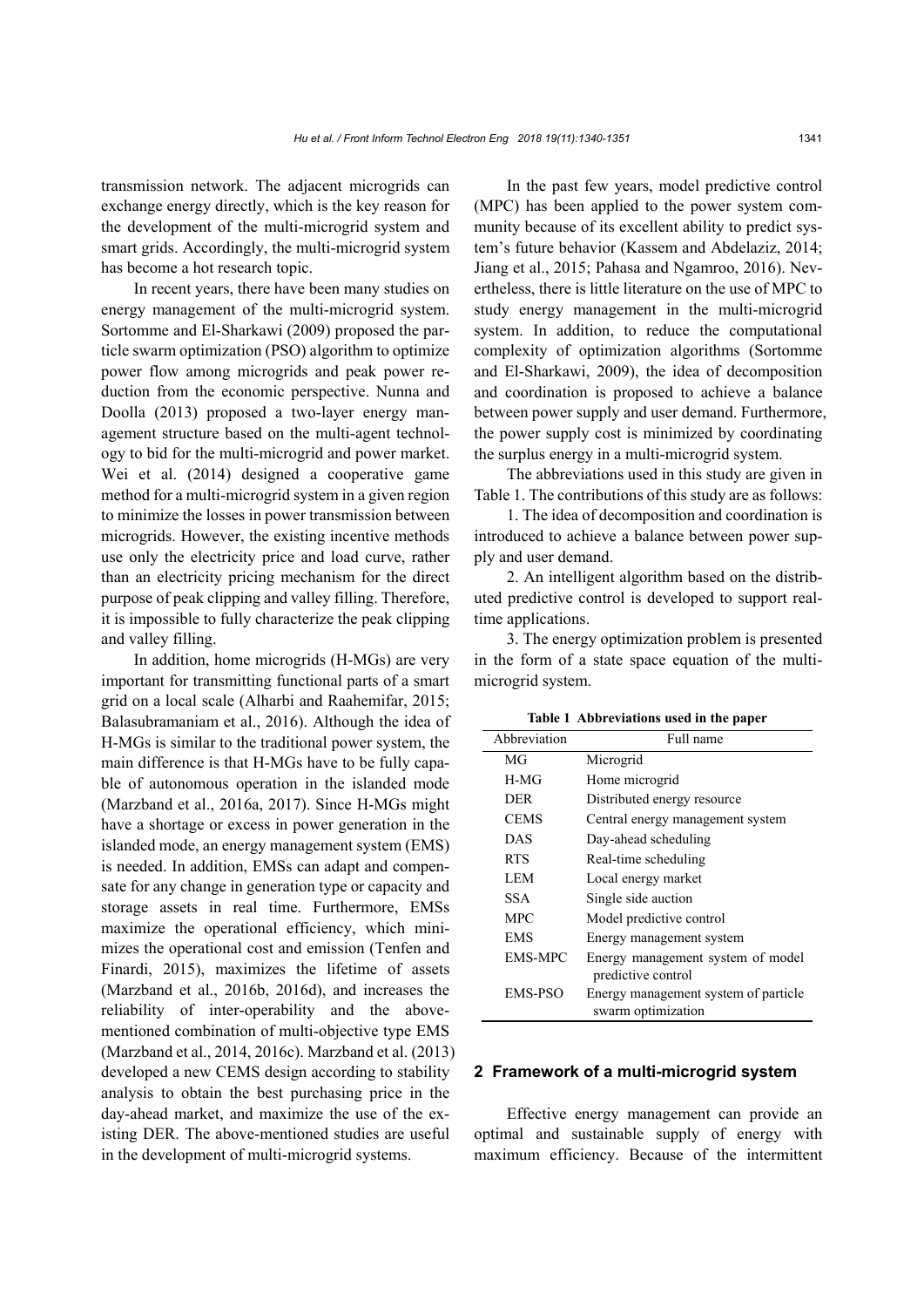nature of renewable energy resources, an EMS is needed to find the best solution to supply to consumers quickly and continuously. The multimicrogrid system is composed of several microgrids that can operate independently. The power supply of a multi-microgrid system can be from renewable energy sources, such as solar radiation and wind, or controllable energy sources, such as a gas turbine. Each microgrid in a multi-microgrid system can work in both standalone and interconnection modes (Katiraei and Iravani, 2006; Khorsandi et al., 2016). Therefore, an EMS is required for receiving current and predicted values of customer load and power generation to impose appropriate information on power flow (Mahmood et al., 2015; Rahbar et al., 2015). The information flow and EMS functions in a microgrid are shown in Fig. 1.



**Fig. 1 Information flow and functions of an energy management system (EMS) in a microgrid**

In the standalone mode, the supply and demand balance of a microgrid is regulated by the microgrid itself. When the power supply from renewable energy sources is insufficient, an internal controllable power supply is used as a supplement. When the power supply from renewable energy sources is sufficient, the excess power is stored. It is generally assumed that controllable energy supply has a higher economic cost than renewable energy supply (Moghaddam et al., 2011; Vasiljevska et al., 2012). In the interconnection mode, if there is a surplus in renewable energy supply of the microgrid after meeting its own load, the excess energy will be given to microgrids in the adjacent area. Thus, the power generation of controllable energy sources can be greatly decreased.

The structure of a multi-microgrid system in the interconnection mode is shown in Fig. 2. The distributed power supply, user load, and EMS are integrated in microgrids. The control information and state information are exchanged between microgrids by communication lines, and the power transmission is completed by power lines. Therefore, the multimicrogrid system can be regarded as a system composed of many subsystems, which are in correlation and coupled.



**Fig. 2 Structure of a multi-microgrid system in the interconnection mode** 

# **3 Energy management model of a multimicrogrid system**

#### **3.1 System modeling**

In general, a multi-microgrid system model consists of *N* microgrids, where each microgrid contains renewable energy sources like solar and wind, and a controllable energy source like a gas turbine. In this study, because of the low cost of renewable energy sources, the power transmission among microgrids is based on the transmission of surplus energy generated by renewable energy sources.

To clearly describe the multi-microgrid system, the following variables are defined:

1.  $P_i^{\text{renew}}(k)$  denotes the supply from renewable energy sources in the  $i^{\text{th}}$  ( $i=1, 2, ..., N$ ) microgrid at time *k*. Although the power supply from renewable energy sources is random and intermittent, according to historical data, it can use the existing prediction methods to estimate future output power.

2.  $P_i^{\text{ref}}(k)$  represents the demand power of the  $i^{\text{th}}$ microgrid generated by the user load at time *k*. According to historical data, it can estimate future electricity demand by existing prediction methods.

3.  $u_i(k)$  is the power supply from controllable energy sources in the  $i^{\text{th}}$  microgrid at time  $k$ .

4.  $a_{ij} \in (0, 1)$  is the ratio of power flows of the *i*<sup>th</sup>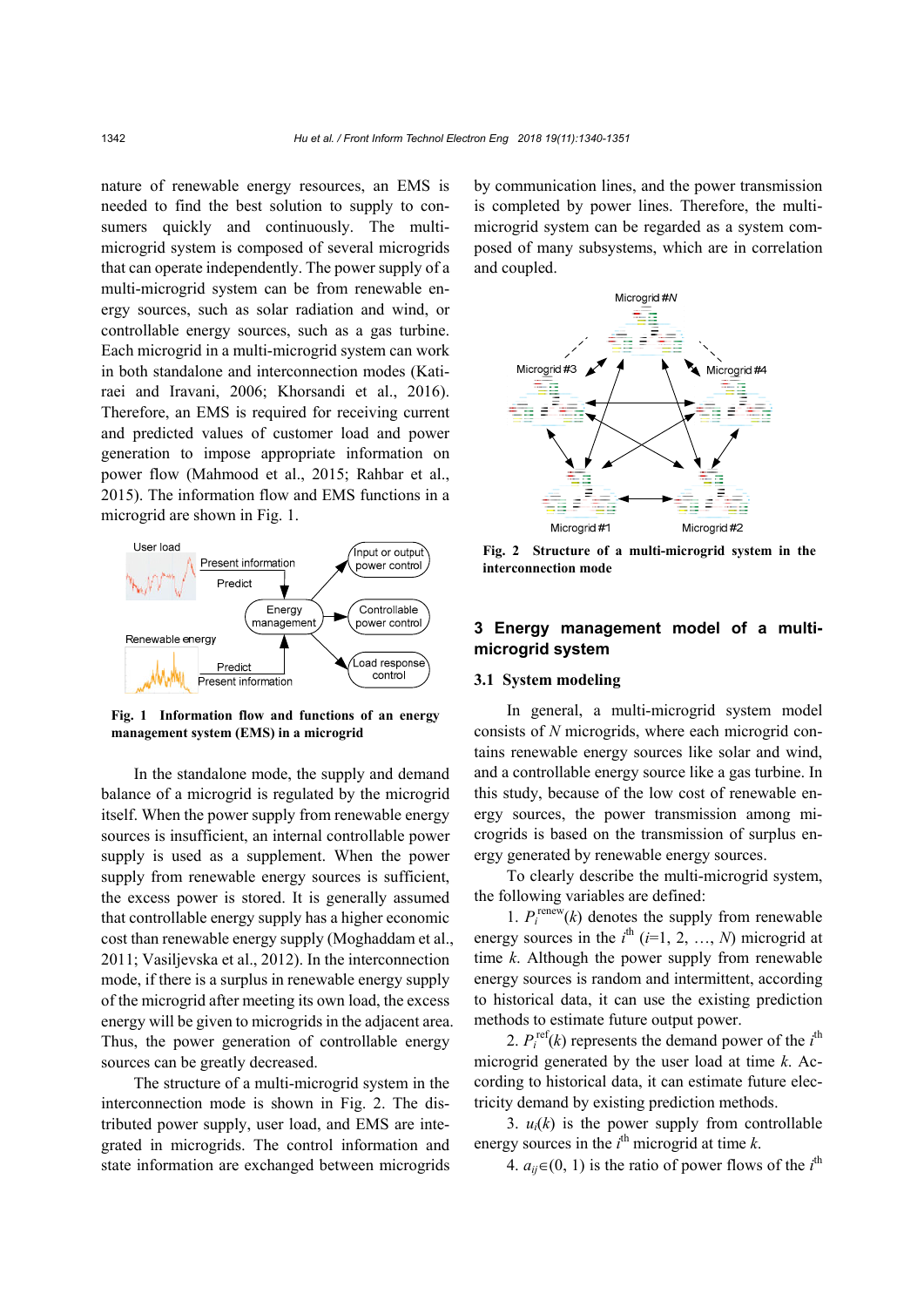to  $j^{\text{th}}$  ( $j=1, 2, ..., N$ ,  $j\neq i$ ) microgrids at time *k*. The value is affected by the distance between microgrids, electricity demand, and other factors. In addition, ∑*aij*≤1.

5.  $b_{ii} \in [0, 1]$  denotes the ratio of the power supply generated by controllable energy sources to all the power supply in the  $i^{\text{th}}$  microgrid at time  $k$ .

At time  $k$ , if the  $i^{\text{th}}$  microgrid is unable to meet its own load demand by its own renewable energy sources, defined as

$$
P_i^{\text{renew}}(k) - P_i^{\text{ref}}(k) < 0,\tag{1}
$$

the objective function is set to minimize the gap between the power supply and demand of user load:

$$
\min ||P_i^{\text{renew}}(k) - P_i^{\text{ref}}(k)||. \tag{2}
$$

There are two ways to reduce the gap between the power supply and demand:

1. The power scheduling of the  $i^{\text{th}}$  microgrid might obtain the power flow of surplus renewable energy from the  $j^{\text{th}}$  ( $j \neq i$ ) microgrid nearby:

$$
a_{ij}(P_j^{\text{renew}}(k) - P_j^{\text{ref}}(k)).\tag{3}
$$

2. The power supply of the  $i<sup>th</sup>$  microgrid can be generated by its own controllable energy sources:

$$
b_{ii}u_i(k). \tag{4}
$$

Thus, the energy management model of the multi-microgrid system can be expressed as

$$
P^{\text{renew}}(k+1) - P^{\text{ref}}(k+1) = A(P^{\text{renew}}(k) - P^{\text{ref}}(k)) + Bu(k),
$$
  
+  $Bu(k),$   

$$
A = \begin{bmatrix} a_{11} & a_{12} & \cdots & a_{1N} \\ a_{21} & a_{22} & \cdots & a_{2N} \\ \vdots & \vdots & & \vdots \\ a_{N1} & a_{N2} & \cdots & a_{NN} \end{bmatrix}, B = \begin{bmatrix} b_{11} & 0 & \cdots & 0 \\ 0 & b_{22} & \cdots & 0 \\ \vdots & \vdots & & \vdots \\ 0 & 0 & \cdots & b_{NN} \end{bmatrix},
$$
  
(5)

where  $\boldsymbol{P}^{\text{renew}}(k) - \boldsymbol{P}^{\text{ref}}(k) = [P_1^{\text{renew}}(k) - P_1^{\text{ref}}(k), P_2^{\text{renew}}(k) P_2^{\text{ref}}(k)$ , …,  $P_N^{\text{renew}}(k) - P_N^{\text{ref}}(k)$ ]<sup>T</sup> and  $u(k) = [u_1(k)]$ ,  $u_2(k), \ldots, u_N(k)$ <sup>T</sup>.

If  $P^{\text{renew}}(k) - P^{\text{ref}}(k)$  is set to be equal to the state

variable of the multi-microgrid system, the state variable space of the system can be expressed as

$$
\mathbf{x}(k) = [x_1(k), x_2(k), \cdots x_N(k)]^T.
$$
 (6)

Thus, the energy management model of the multi-microgrid system is transformed into the form of state variable space:

$$
\mathbf{x}(k+1) = A\mathbf{x}(k) + B\mathbf{u}(k). \tag{7}
$$

To achieve energy management of the multimicrogrid system, the balance between the power supply and demand of each microgrid should be ensured, and the use of controllable energy sources of higher cost should be reduced. Accordingly, the energy management optimization of the multi-microgrid system is defined as

$$
\min(||x(k+1)||^2 + ||u(k)||^2). \tag{8}
$$

### **3.2 Model decomposition**

The multi-microgrid system represents a highdimensional, nonlinear, strong coupling, and dynamic system. To facilitate computation, the energy management model is decomposed based on the dual decomposition principle, which is easy to realize in the distributed control of microgrids.

The energy influence value of the  $i<sup>th</sup>$  microgrid from other microgrids in a multi-microgrid system at time *k* is

$$
v_i(k) = \sum_{j=1, j \neq i}^{N} a_{ij} x_j(k).
$$
 (9)

Substituting Eq. (9) into Eq. (7), the model is separated into two interconnected subsystems. Thus, the original model can be transformed into the following form:

$$
x_i(k+1) = a_{ii}x_i(k) + b_{ii}u_i(k) + v_i(k).
$$
 (10)

After model decomposition, the energy optimization problem can be considered from the prediction time domain and control time domain.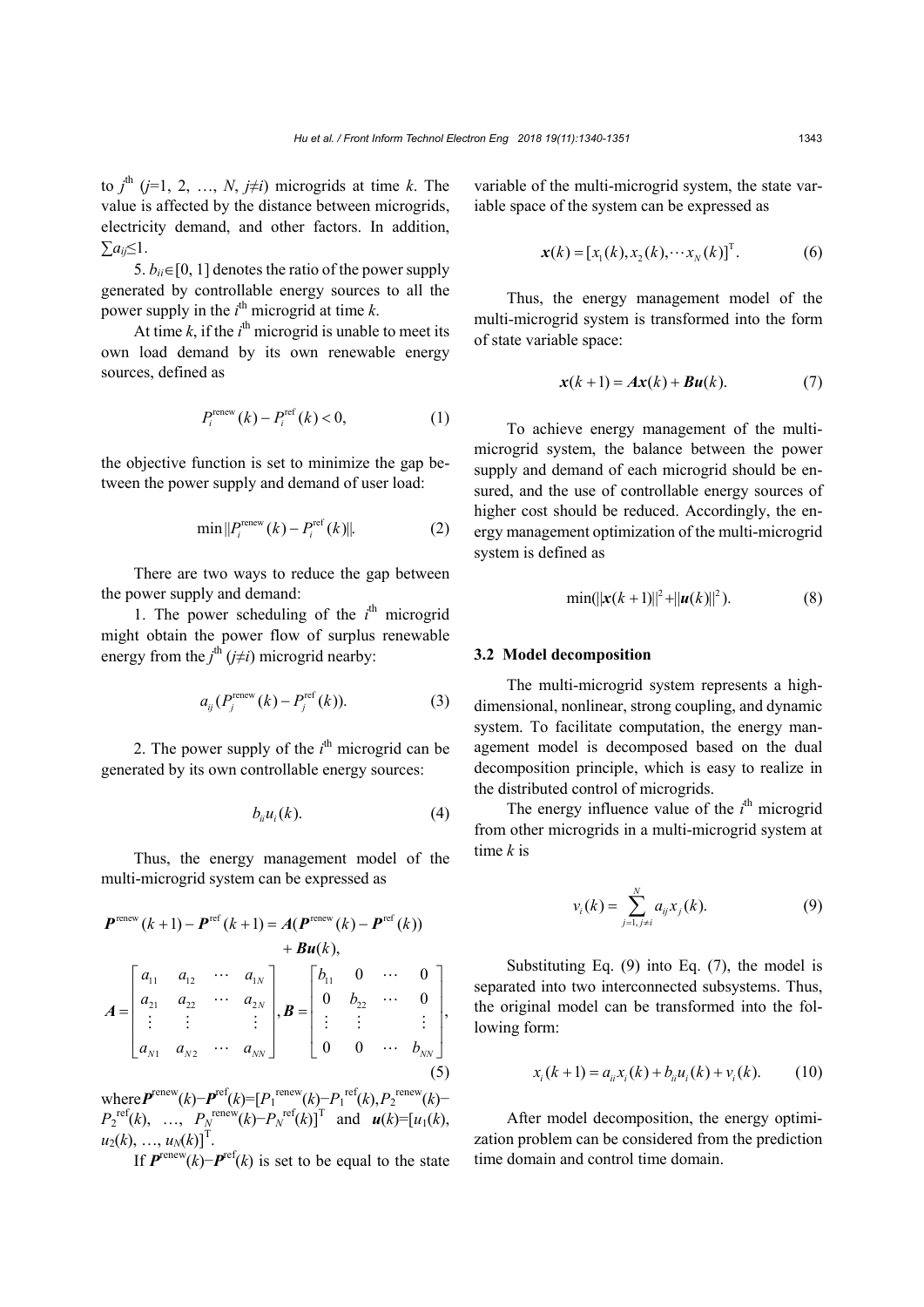# **4 Energy prediction model of the multimicrogrid system**

In the prediction time domain *P* and control time domain  $M$  ( $M\subset P$ ), the predictive model can be expressed as

$$
X_i(k+1) = A_i X_i(k) + B_i U_i(k) + A_{ij} V_i(k), \quad (11)
$$

where  $U_i(k)$  is the power supply matrix of the  $i^{\text{th}}$  microgrid generated by its own controllable energy sources.  $U_i(k)=[u_i(k|k), u_i(k+1|k), ..., u_i(k+M-1|k)]^T$ , where  $u_i(k+T|k)$  (*T*=0, 1, …, *M*−1) denotes the power supply generated by its own controllable energy sources at time *k*+*T* predicted using the present power supply of the  $i^{\text{th}}$  microgrid at time  $k$  and the historical data.  $X_i(k+1)$  is the difference matrix between the power supply and demand of the  $i<sup>th</sup>$  microgrid. Here, the power supply originates from renewable energy sources of the microgrid, and the power demand originates from the electrical consumption of the user load. Thus, the difference matrix is described as  $X_i(k+1) = [x_i(k+1|k), x_i(k+2|k), \dots, x_i(k+P|k)]^T$ , where  $x_i(k+T)k$  (*T*=1, 2, …, *P*) represents the difference between the power supply and user demand of the  $i<sup>th</sup>$ microgrid from time  $k$  to time  $k+T$ , and it is predicted using the difference between the power supply generated by renewable energy sources of the  $i<sup>th</sup>$  microgrid and the electrical consumption by user load at time  $k+T$ .  $V_i(k)$  is the influenced energy matrix of the  $i<sup>th</sup>$  microgrid, which is affected by other microgrids.  $V_i(k) = [v_i(k|k), v_i(k+1|k), ..., v_i(k+P-1|k)]^T$ , where  $v_i(k+T|k)$  (*T*=0, 1, …, *P*−1) represents the influenced data of the  $i^{\text{th}}$  microgrid from time *k* to time  $k+T$ , and it is predicted using the influenced value of the  $i<sup>th</sup>$ microgrid from other microgrids at time *k*+*T*.

Consequently, the corresponding state matrix and control matrix are as follows:

$$
A_{i} = \begin{bmatrix} a_{ii} \\ a_{ii}^{2} \\ \vdots \\ a_{ii}^{P} \end{bmatrix}, A_{ij} = \begin{bmatrix} a_{ij} & 0 & \cdots & 0 \\ a_{ii}a_{ij} & a_{ij} & \cdots & 0 \\ \vdots & \vdots & & \vdots \\ a_{ii}^{P-1}a_{ij} & a_{ii}^{P-2}a_{ij} & \cdots & 0 \end{bmatrix},
$$
  

$$
B_{i} = \begin{bmatrix} b_{ii} & 0 & \cdots & 0 \\ a_{ii}b_{ii} & b_{ii} & \cdots & 0 \\ \vdots & \vdots & & \vdots \\ a_{ii}^{P-1}b_{ii} & a_{ii}^{P-2}b_{ii} & \cdots & a_{ii}^{P-M}b_{ii} \end{bmatrix}.
$$
 (12)

To improve the use of renewable energy sources and reduce the need for controllable energy sources, the energy optimization goal of the system model is defined as

$$
\min \mathbf{J}(k) = \min_{U_i(k)} \sum_{i=1}^N (||\mathbf{X}_i(k+1)||^2 + ||\mathbf{U}_i(k)||^2). \tag{13}
$$

The energy optimization problem can be considered in both the prediction and control time domains. In the following section, the distributed predictive control algorithm is improved to achieve the optimal solution.

### **5 Distributed predictive control algorithm**

The predictive control algorithm represents a discrete control algorithm based on the feedback. It considers only the predictive function of the controlled object model, without the consideration of the model form. The function of the prediction model is based on the historical information of controlled object and the future input information  $\{u(k|k)\}$ ,  $u(k+1|k)$ , …,  $u(k+M-1|k)$ }, and they are used to predict the future output information  $\{x(k+1)k\}$ ,  $x(k+2|k)$ , …,  $x(k+P|k)$ . This feature is more suitable for dealing with the complex computing problem faced by multi-microgrid energy optimization, and the basic structure of the predictive control is shown in Fig. 3.



**Fig. 3 Structure of the predictive control model**

Since the multi-microgrid system contains *N* microgrids, the state space equation of the multimicrogrid system can be expressed as

$$
\begin{cases} x(k+1) = Ax(k) + Bu(k), \\ y(k) = Cx(k). \end{cases}
$$
 (14)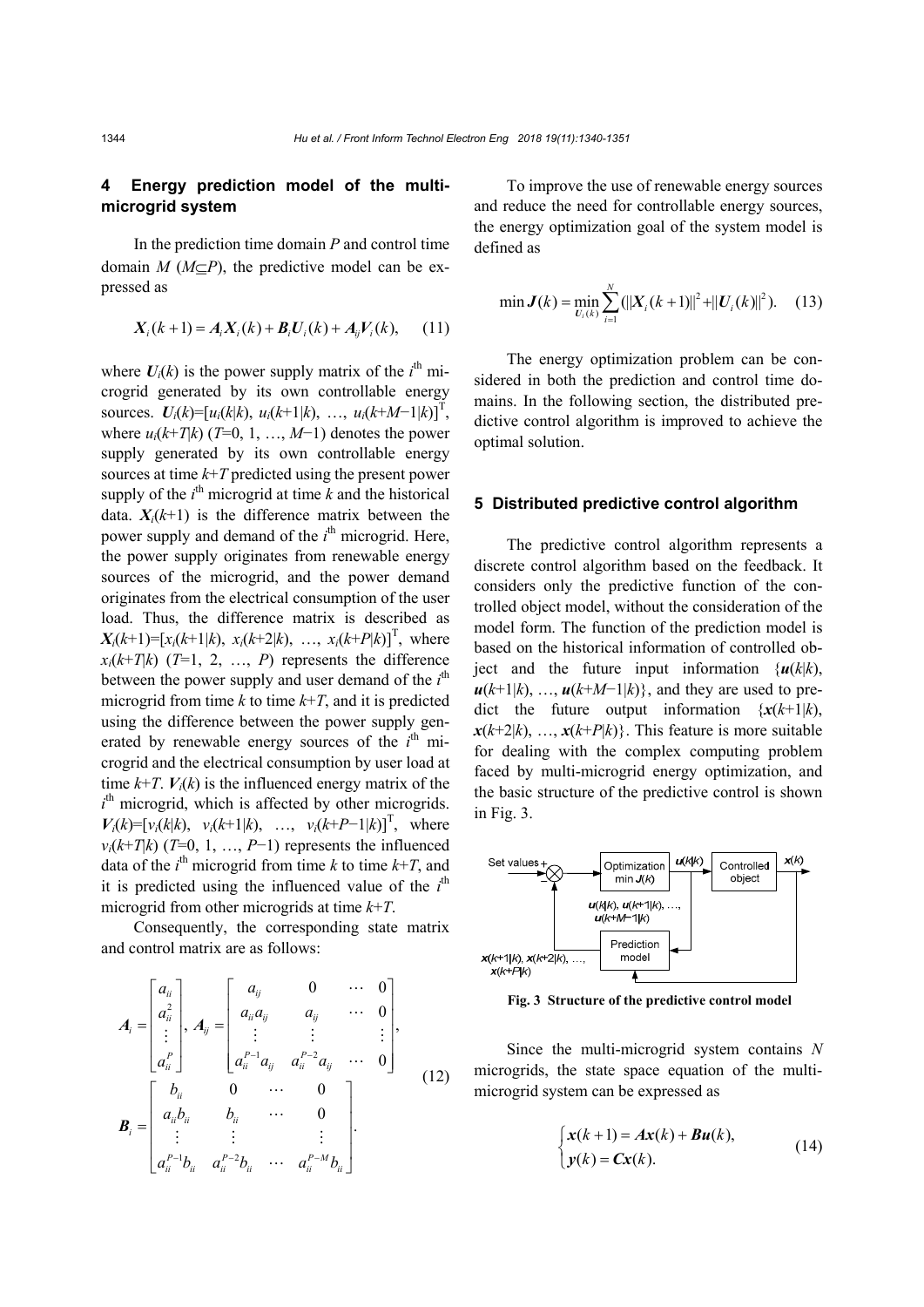Using the predictive time domain *P* and control time domain *M*, the future state variable and control variable are as follows:

$$
\begin{cases} x(k+1|k), x(k+2|k), \cdots, x(k+P|k), \\ u(k|k), u(k+1|k), \cdots, u(k+M-1|k), \end{cases}
$$
 (15)

where  $x(k+P|k)$  represents the state information at time *k*. In the prediction model, this state information can be used to predict the state information at time *k*+*P*:

$$
x(k+P|k) = AP x(k) + \sum_{j=0}^{M-1} AP-j-1 Bu(k+j).
$$
 (16)

Thus, the forecasting output is described as

$$
\mathbf{y}(k+P|k) = \mathbf{C}A^{P}\mathbf{x}(k) + \sum_{j=0}^{M-1} \mathbf{C}A^{P-j-1}\mathbf{B}\mathbf{u}(k+j). \tag{17}
$$

If the new vectors are defined as

$$
Y = [y(k+1|k)^{\mathrm{T}}, y(k+2|k)^{\mathrm{T}}, \cdots, y(k+P|k)^{\mathrm{T}}]^{\mathrm{T}},
$$
\n(18)  
\n
$$
U = [u(k|k)^{\mathrm{T}}, u(k+1|k)^{\mathrm{T}}, \cdots, u(k+M-1|k)^{\mathrm{T}}]^{\mathrm{T}},
$$
\n(19)

then it can be written as

$$
Y = \Phi x(k) + \Psi U, \qquad (20)
$$

where

$$
\boldsymbol{\Phi} = \begin{bmatrix} CA \\ CA^2 \\ \vdots \\ CA^P \end{bmatrix}, \boldsymbol{\Psi} = \begin{bmatrix} CB & 0 & \cdots & 0 \\ CAB & CB & \cdots & 0 \\ \vdots & \vdots & & \vdots \\ CA^{P-1}B & CA^{P-2}B & \cdots & CA^{P-M}B \end{bmatrix} .
$$
\n(21)

Consequently, the output of the multi-microgrid system at the next time moment is

$$
Y(k + j) = f[Y_0(k), u_1(k), u_2(k), \cdots, u_N(k)], \quad (22)
$$

where  $j=1, 2, ..., P$ ,  $u_i(k)$  is the *N*-dimensional input vector,  $Y(k+j)$  and  $Y_0(k)$  are the output of the predictive value and the initial predictive value at time *k*, respectively, and *f* is the mapping function. Meanwhile, the input and output variables should meet the constraint conditions:

$$
u_{\min} \le u(\cdot) \le u_{\max},\tag{23}
$$

$$
Y_{\min} \le Y(\cdot) \le Y_{\max}.\tag{24}
$$

Hence, the optimization goal (13) of the multimicrogrid system is transformed into

$$
\min_{\mathbf{u}_{1}(k),\cdots,\mathbf{u}_{N}(k)} \mathbf{J} = \min \left\{ \sum_{j=1}^{P} \mathbf{L}[\mathbf{Y}(k+j|k), \mathbf{u}_{1}(k), \mathbf{u}_{2}(k)\cdots, \mathbf{u}_{N}(k)] \right\}. (25)
$$

In microgrid optimization, the coupling of microgrids must be considered. Thus, the prediction equation of the  $i<sup>th</sup>$  microgrid is defined as

$$
y_i(k) = f_i[y_{i,0}(k), u_1(k), u_2(k), \cdots, u_N(k)].
$$
 (26)

The traditional distributed control structure requires the assignment of optimization indices to various regulators of microgrids (Scattolini, 2009) (Fig. 4).



Accordingly, the global optimization index of the multi-microgrid system represents a simple sum of all microgrid optimization indices. For the *i*<sup>th</sup> microgrid, the optimization index in the predictive control algorithm based on the Nash optimization is expressed as

$$
J_i = \sum_{j=1}^{P} L_i[y_i(k+j|k), u_{i,M}(k)].
$$
 (27)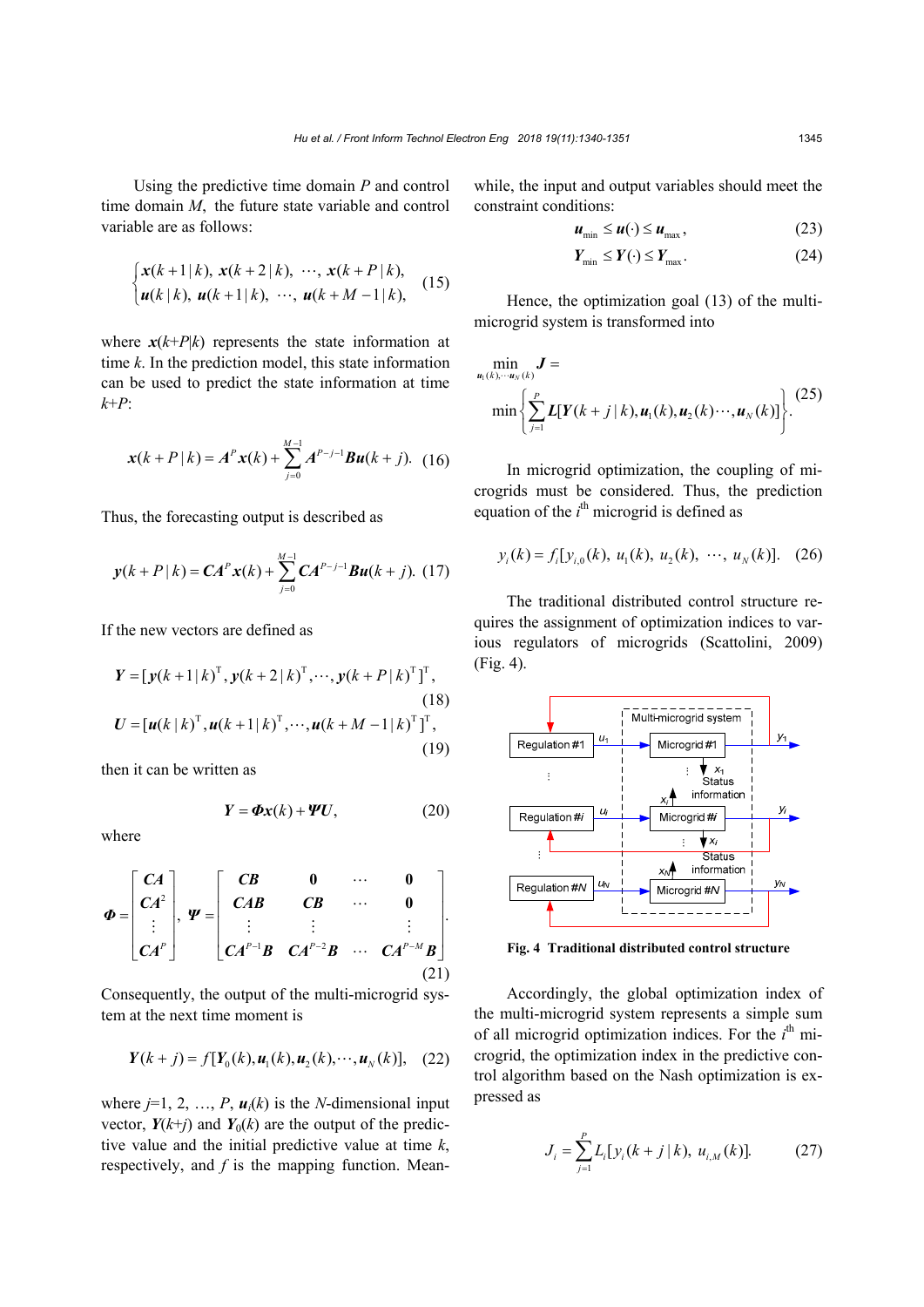The Nash equilibrium is composed of the optimal strategy of each microgrid, but it does not mean that it is the optimal result of a system. The optimization of each microgrid is just one part of global system optimization. When the local optimization index of each microgrid is in conflict with the global optimization index of the system, the output result is difficult to converge to the optimal solution of the whole control system.

The redesign of the distributed control structure based on global optimization (Fig. 5) should consider both the local optimization index of each microgrid and the influenced index of the whole multimicrogrid system. The control sequences of microgrids related to the *i*<sup>th</sup> microgrid have to be added to the control law of the  $i^{\text{th}}$  microgrid.



**Fig. 5 Distributed control structure based on global optimization**

Thus, at time *k* and after the  $(l+1)$ <sup>th</sup> iteration, the optimization index of the  $i<sup>th</sup>$  microgrid is obtained:

$$
\min_{u_i^{l+1}(k)} J_i(k) = L_i[y_i^{l+1}(k), u_i^{l+1}(k), u_j^{l}(k)] + \sum_{j=1, j \neq i}^{N} L_j[y_j^{l+1}(k), u_i^{l+1}(k), u_g^{l}(k)],
$$
\n(28)

where  $j, g=1, 2, ..., N, j\neq i$ , and  $g\neq i$ . The first part on the right side of Eq. (28) represents the local optimization index of the  $i<sup>th</sup>$  microgrid, and the second part the influenced index of the  $i<sup>th</sup>$  microgrid in the global optimization process.  $y_i^{l+1}(k)$  and  $y_j^{l+1}(k)$  are obtained from the following prediction equations:

$$
y_i^{l+1}(k) = f_i[y_{i,0}(k), u_i^{l+1}(k), u_j^{l}(k)],
$$
 (29)

$$
y_j^{l+1}(k) = f_j[y_{j,0}(k), u_j^{l+1}(k), u_g^l(k)].
$$
 (30)

The workflow of the proposed algorithm is shown in Fig. 6, and its realization is as follows:

1. At time  $k$ , the number of iterations is set to  $l=0$ , and the initial forecasting value of the  $i<sup>th</sup>$  microgrid  $y_{i,0}(k)$  is provided to other microgrids. The  $i^{\text{th}}$  microgrid obtains the information flow about the initial forecasting values of other microgrids  $y_{i,0}(k)$  ( $j\neq i$ ). Thus, the initial control value  $u_{i0}(k)$  is provided to each microgrid.

2. Each microgrid obtains the information flow about previous control sequences of other microgrids. Based on the optimization index (Eq. (28)) and predictions (Eqs. (29) and (30)), the optimal solution of this iteration  $u_i^{l+1}(k)$  is obtained.



**Fig. 6 Workflow of the proposed algorithm**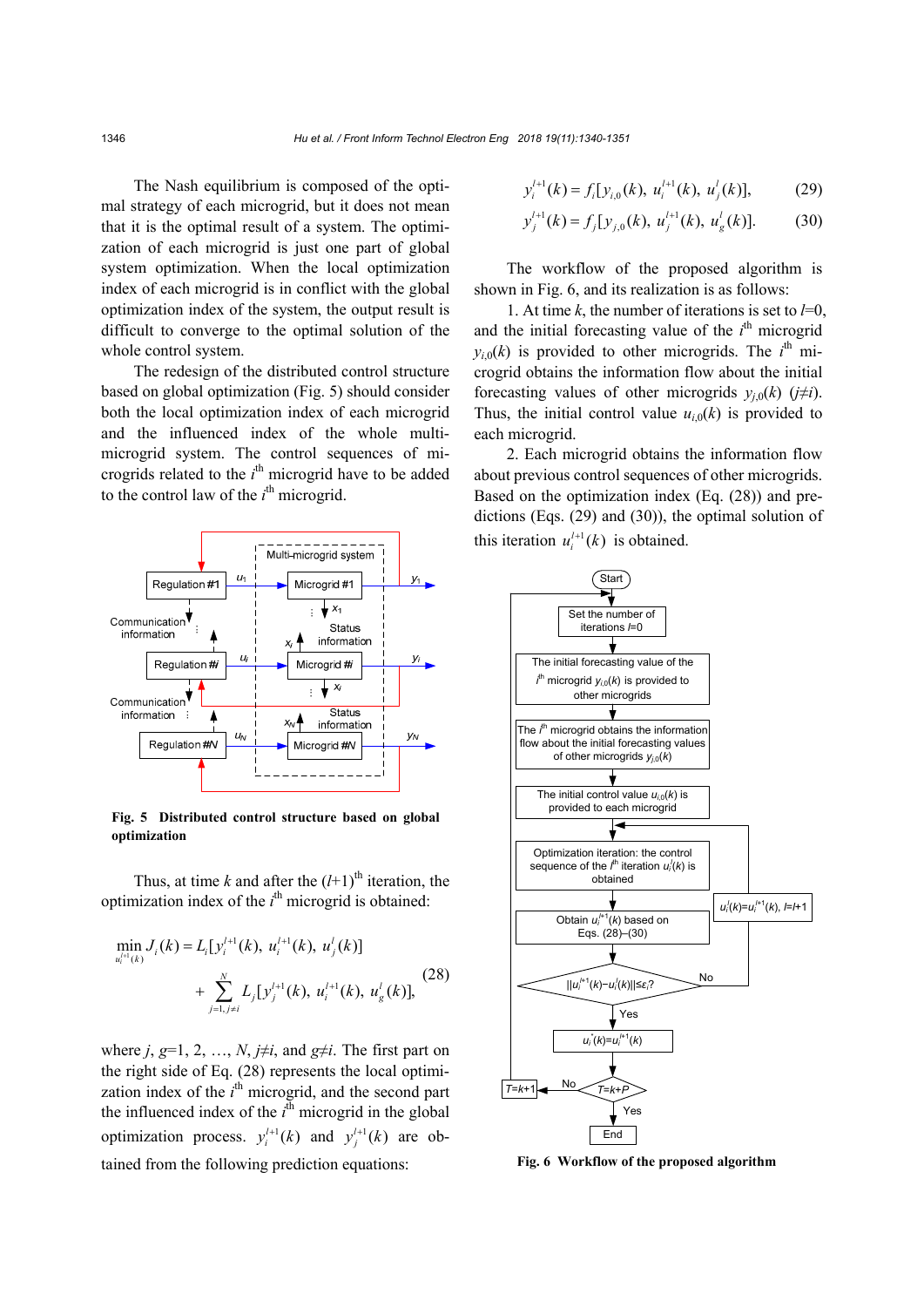3. The accuracy is set to  $\varepsilon_i$  to determine whether the predictive iteration is convergent for each microgrid, or in other words, whether the inequality  $||u_i^{l+1}(k) - u_i^l(k)|| \leq \varepsilon_i$  is satisfied. If the iterations of microgrids are all convergent, the iterations are stopped. The control law  $u_i^*(k)$  obtains the final solution  $u_i^*(k) = u_i^{l+1}(k)$  and the algorithm goes to the next step. Otherwise,  $u_i^l(k) = u_i^{l+1}(k)$ ,  $l = l+1$ , and the algorithm returns to the previous step.

4. The control law  $u_i^*(k)$  that satisfies the iterative convergence is used as the optimal control law at time *k* and applied to the operation of each microgrid.

5. Time is shifted to time *k*+1, and the algorithm returns to step 1. The above process is repeated until time  $k+P$  when all the predictive control operations are ended.

To provide a better understanding of the proposed idea and the sequence of steps, a high-level flowchart of the proposed algorithm is shown in Fig. 7.

The operation and management of each MG in different modes can be controlled by the local EMS at the primary-level. An MPC is embedded in the second-level and it is responsible for the overall coordination of these EMSs. It collects operation information of MGs and allocates power exchange between MGs.

#### **6 Simulation results**

To verify the proposed control idea, a threemicrogrid system has been established. Each microgrid contains solar and energy sources, a gas



**Fig. 7 High-level flowchart of the proposed algorithm where** *i***=1, 2, …,** *N*

turbine, and a user load. Microgrids are interconnected as shown in Fig. 8. The distance between microgrid #1 and microgrid #2 is the shortest, while the distance between microgrid #1 and microgrid #3 is the longest.



It is assumed that the operation mode of each microgrid is the same. First, the microgrid uses the power from its own renewable energy sources, e.g. solar and wind energy. If there is extra power generated by renewable energy sources after meeting the microgrid's own load, it is transferred to the nearest microgrid. However, if the power generated by all renewable energy sources in the multi-microgrid system is unable to meet the user load, the controllable energy sources will be employed. The renewable energy sources have a lower cost than controllable energy sources.

According to the operational characteristics of each microgrid, artificial data of microgrids are shown in Fig. 9 with the time step for calculation of 5 min. To set the working environment, the following assumptions are made: the power supply of microgrid #1 originates mainly from solar energy, and the peak power consumption is concentrated from 7:00 to 8:00 in the morning and from 18:00 to 20:00 in the evening. These are typical characteristics of a residential district. The power supply of microgrid #2 originates mainly from solar and wind energy, and the peak power consumption is concentrated in working hours, from 9:00 to 11:00 in the morning and from 13:00 to 17:00 in the afternoon. These are typical characteristics of a working district. The power supply of microgrid #3 originates mainly from wind energy, and the peak power consumption is concentrated from 6:00 to 12:00 in the morning. These are typical characteristics of a farming district. The microgrids of the three different types are interconnected into the multi-microgrid system.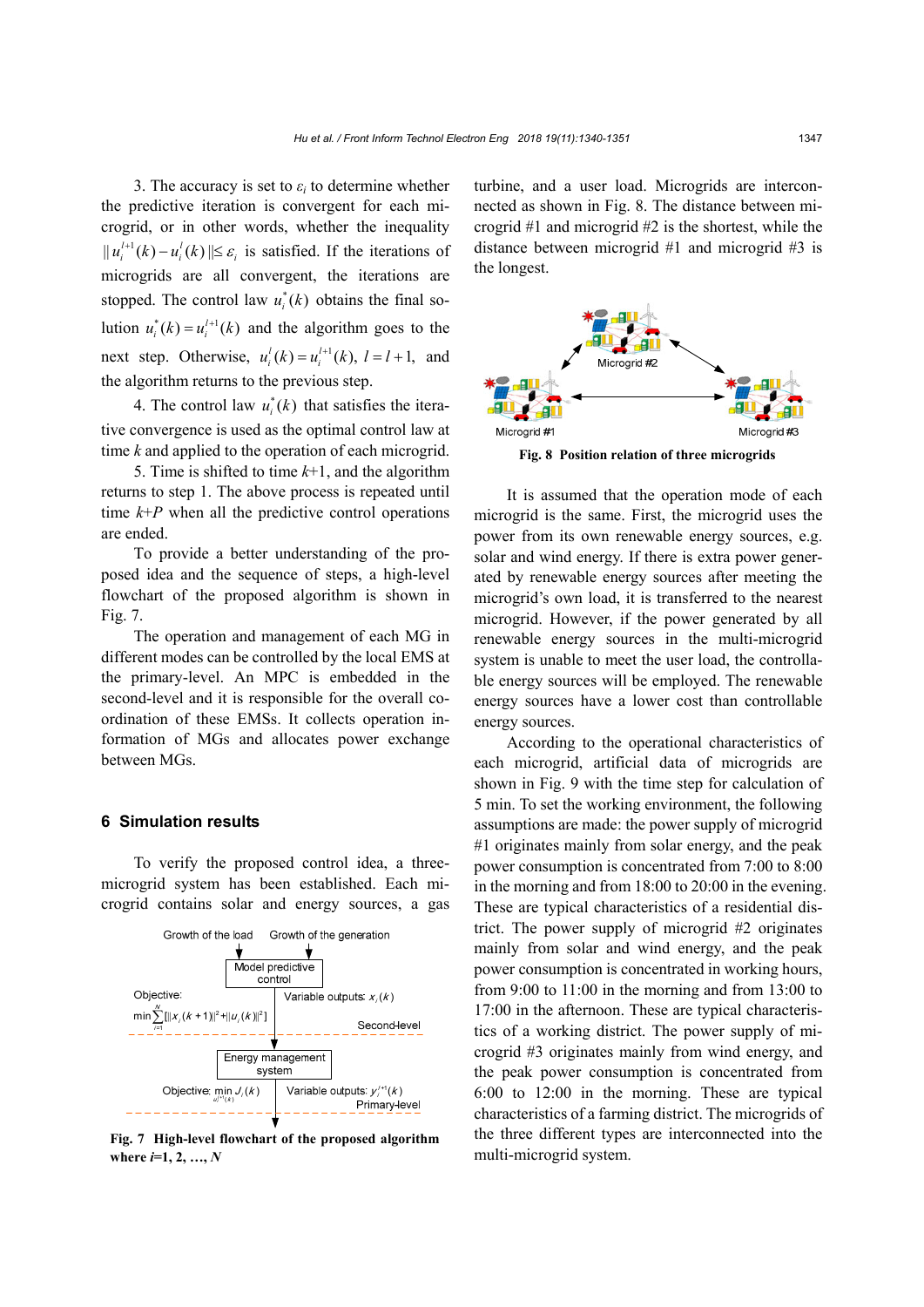

**Fig. 9 Curves of renewable energy supply and user load of microgrids #1 (a), #2 (b), and #3 (c)** 

Clearly, if microgrids run independently, there is no cooperation between them. Sometimes, when the power supply from renewable energy sources cannot meet its own user load, the power consumption is supplemented by only controllable energy sources. Accordingly, since the surplus renewable power of microgrids cannot be transmitted between microgrids, the renewable energy utilization is very low. However, if the energy management model of the multimicrogrid system is adopted considering the power flow between microgrids, the system model parameters are set as follows:

$$
\mathbf{x}(k+1) = \begin{bmatrix} 0.3 & 0.5 & 0.2 \\ 0.5 & 0.2 & 0.3 \\ 0.2 & 0.3 & 0.5 \end{bmatrix} \mathbf{x}(k)
$$
  
+ 
$$
\begin{bmatrix} 0.6 & 0 & 0 \\ 0 & 0.8 & 0 \\ 0 & 0 & 0.1 \end{bmatrix} \mathbf{u}(k),
$$
 (31)

where  $\mathbf{x}(k)=[x_1(k), x_2(k), x_3(k)]^T$  and  $\mathbf{u}(k)=[u_1(k), u_2(k),$  $u_3(k)$ <sup>T</sup>.

The controllable power supply curves of each

microgrid on a daily basis in both independent (no collaboration) and interconnected (with collaboration) conditions are shown in Fig. 10. Under the premise that a microgrid can meet real-time user demand by itself, the controllable power supply data of each microgrid in the two operating conditions are used for comparison. Namely, microgrids #1, #2, and #3 have reduced the use of the controllable energy supply by 17%, 58%, and 26%, respectively. In other words, when the energy management model is applied to the multi-microgrid system working in the interconnected mode, the dependence on the controllable energy can be decreased greatly and the validity of the control strategy of the multi-microgrid system has been confirmed.



**Fig. 10 Curves of the controllable power supply in independent and interconnected conditions of** 

Since the energy management of a multimicrogrid system represents a complex multidimensional computation, the proposed algorithm has been applied to the prediction control model. The parameters of the algorithm were set as follows: the prediction time domain *P* and control time domain *M* were equal, *P*=*M*=8, and the objective precision was set to  $\varepsilon_i$ =0.7 (*i*=1, 2, 3). Simulation results are shown in Fig. 11.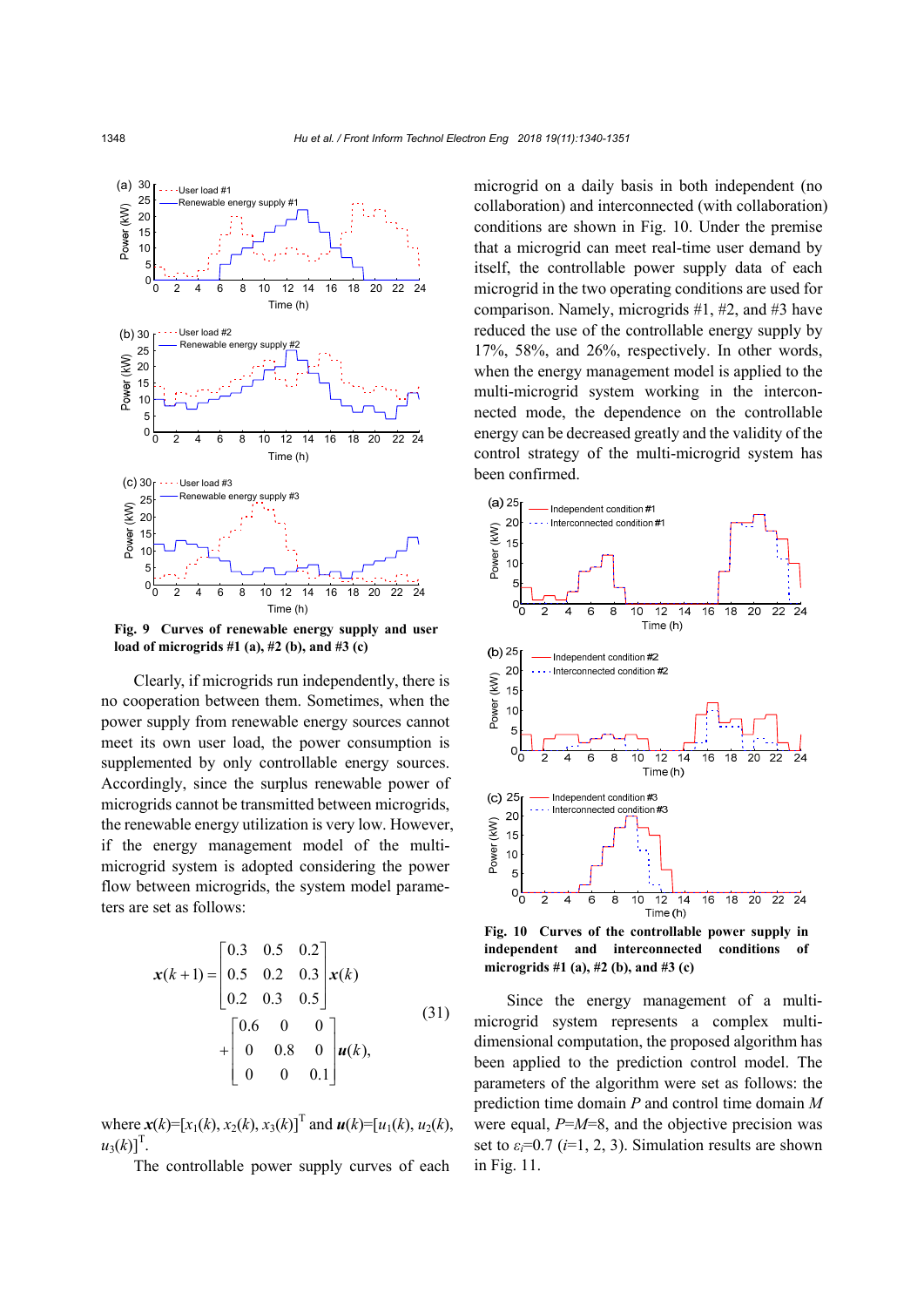In Fig. 11, the solid and dotted lines represent the actual power supply and the predictive power supply of microgrids #1, #2, and #3 on daily basis, respectively. The actual power supply of each microgrid is consistent with the predictive value. Namely, microgrid #1, which belongs to the residential area, gave the surplus electricity generated from its own renewable energy sources to microgrid #2 during the period of 9:00–11:00 in the morning, which was the peak period of power consumption of microgrid #2. Thus, the real-time power supply of microgrid #2, which belongs to the working area, was guaranteed. The same situation occurred during the period of 14:00–17:00. The surplus power originated from renewable energy sources of microgrids #1 and #3 was transmitted to microgrid #2, which greatly reduced the use of controllable energy sources of microgrid #2 in this period.



**Fig. 11 Actual power supply and predictive values of microgrids #1 (a), #2 (b), and #3 (c)**

Hence, it can be concluded that the proposed algorithm can use the system's inherent capability and provide collaboration between microgrids. The algorithm can effectively estimate the real-time power supply of each microgrid and give a powerful

decision-making basis for optimal dispatch of power flow.

The proposed algorithm has been verified by an EMS in the C programming environment on a computer with a 3.4-GHz CPU and a 4-GB RAM. In comparison, the execution time of the CPU for algorithms MPC and PSO was presented in Table 2. The results show that the CPU allocates less time to the execution of EMS-MPC than that of EMS-PSO.

**Table 2 Average calculation time of the system with different algorithms**

| Algorithm      | Execution time (s) |
|----------------|--------------------|
| EMS-PSO        | 2.1                |
| <b>EMS-MPC</b> | 16                 |

In addition, the convergence specification of the proposed algorithm has been analyzed and compared to that of PSO. The iteration times of the proposed and PSO algorithms are shown in Fig. 12. The maximum number of iterations is set to 40. The proposed algorithm converged after 23 iterations while the PSO algorithm converged after 31 iterations. The results show that EMS-MPC requires less computation than EMS-PSO.



# **7 Conclusions**

In this study, an energy optimization management algorithm has been proposed based on the model predictive control to reduce the computation complexity of an optimization algorithm. The idea of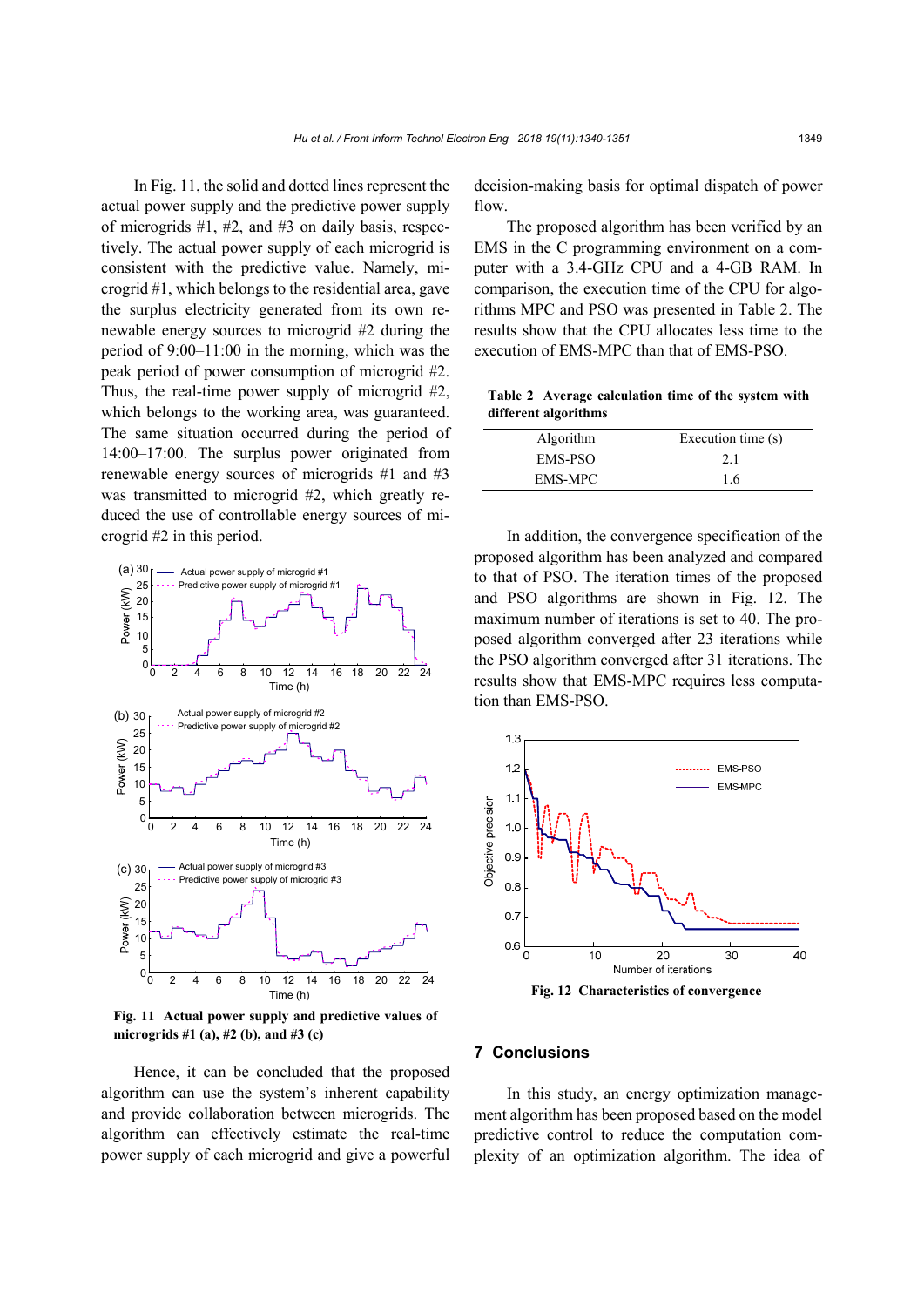decomposition and coordination has been proposed to achieve the balance between the power supply and user demand, and the cost of the power supply has been minimized by coordination of the surplus energy in the multi-microgrid system. The approach decomposes the optimization problem into two parts, and a distributed predictive control algorithm based on the global optimization was improved to achieve the optimal solutions by iteration and coordination.

The results proved the effectiveness of the proposed method, which can provide demanded energy to consumers in real time and improve the renewable energy efficiency. The performance of the proposed algorithm has been compared with that of a PSO algorithm, and results showed that the convergence speed of the proposed algorithm was increased and a remarkable improvement of efficiency was achieved.

We are currently considering the extension of this study to the distributed control scheme, wherein the microgrids exchange information flow with neighbors according to a certain rule. This control scheme can greatly reduce the need for a central processor. However, the improvement of reliability and robustness of the control method has become a thorny problem, and it will be one of our future research topics.

## **References**

- Alharbi W, Raahemifar K, 2015. Probabilistic coordination of microgrid energy resources operation considering uncertainties. *Electr Power Syst Res*, 128:1-10. https://doi.org/10.1016/j.epsr.2015.06.010
- Balasubramaniam K, Saraf P, Hadidi R, et al., 2016. Energy management system for enhanced resiliency of microgrids during islanded operation. *Electr Power Syst Res*, 137:133-141. https://doi.org/10.1016/j.epsr.2016.04.006
- Bie ZH, Zhang P, Li GF, et al., 2012. Reliability evaluation of active distribution systems including microgrids. *IEEE Trans Power Syst*, 27(4):2342-2350. https://doi.org/10.1109/tpwrs.2012.2202695
- Jiang H, Lin J, Song YH, et al., 2015. MPC-based frequency control with demand-side participation: a case study in an isolated wind-aluminum power system. *IEEE Trans Power Syst*, 30(6):3327-3337.

https://doi.org/10.1109/tpwrs.2014.2375918

Kassem AM, Abdelaziz AY, 2014. Reactive power control for voltage stability of standalone hybrid wind-diesel power system based on functional model predictive control. *IET Renew Power Gener*, 8(8):887-899.

https://doi.org/10.1049/iet-rpg.2013.0199

Katiraei F, Iravani MR, 2006. Power management strategies for a microgrid with multiple distributed generation units. *IEEE Trans Power Syst*, 21(4):1821-1831. https://doi.org/10.1109/tpwrs.2006.879260

- Khorsandi A, Ashourloo M, Mokhtari H, et al., 2016. Automatic droop control for a low voltage DC microgrid. *IET Gener Transm Distrib*, 10(1):41-47. https://doi.org/10.1049/iet-gtd.2014.1228
- Lasseter RH, 2011. Smart distribution: coupled microgrids. *Proc IEEE*, 99(6):1074-1082. https://doi.org/10.1109/jproc.2011.2114630
- Mahmood H, Michaelson D, Jiang J, 2015. Accurate reactive power sharing in an islanded microgrid using adaptive virtual impedances. *IEEE Trans Power Electron*, 30(3): 1605-1617. https://doi.org/10.1109/tpel.2014.2314721
- Marzband M, Sumper A, Ruiz-Álvarez A, et al., 2013. Experimental evaluation of a real time energy management system for stand-alone microgrids in day-ahead markets. *Appl Energy*, 106:365-376. https://doi.org/10.1016/j.apenergy.2013.02.018
- Marzband M, Ghadimi M, Sumper A, et al., 2014. Experimental validation of a real-time energy management system using multi-period gravitational search algorithm for microgrids in islanded mode. *Appl Energy*, 128:164- 174. https://doi.org/10.1016/j.apenergy.2014.04.056
- Marzband M, Parhizi N, Savaghebi M, et al., 2016a. Distributed smart decision-making for a multimicrogrid system based on a hierarchical interactive architecture. *IEEE Trans Energy Conv*, 31(2):637-648. https://doi.org/10.1109/tec.2015.2505358
- Marzband M, Javadi M, Domínguez-García JL, et al., 2016b. Non-cooperative game theory based energy management systems for energy district in the retail market considering DER uncertainties. *IET Gener Transm Distrib*, 10(12): 2999-3009. https://doi.org/10.1049/iet-gtd.2016.0024
- Marzband M, Parhizi N, Adabi J, 2016c. Optimal energy management for stand‐alone microgrids based on multiperiod imperialist competition algorithm considering uncertainties: experimental validation. *Int Trans Electr Energy Syst*, 26(6):1358-1372. https://doi.org/10.1002/etep.2154
- Marzband M, Yousefnejad E, Sumper A, et al., 2016d. Real time experimental implementation of optimum energy management system in standalone microgrid by using multi-layer ant colony optimization. *Int J Electr Power Energy Syst*, 75:265-274.

https://doi.org/10.1016/j.ijepes.2015.09.010

- Marzband M, Ghazimirsaeid SS, Uppal H, et al., 2017. A real-time evaluation of energy management systems for smart hybrid home Microgrids. *Electr Power Syst Res*, 143:624-633. https://doi.org/10.1016/j.epsr.2016.10.054
- Moghaddam AA, Seifi A, Niknam T, et al., 2011. Multiobjective operation management of a renewable MG (micro-grid) with back-up micro-turbine/fuel cell/battery hybrid power source. *Energy*, 36(11):6490-6507. https://doi.org/10.1016/j.energy.2011.09.017
- Nunna HSVSK, Doolla S, 2012. Demand response in smart distribution system with multiple microgrids. *IEEE Trans*